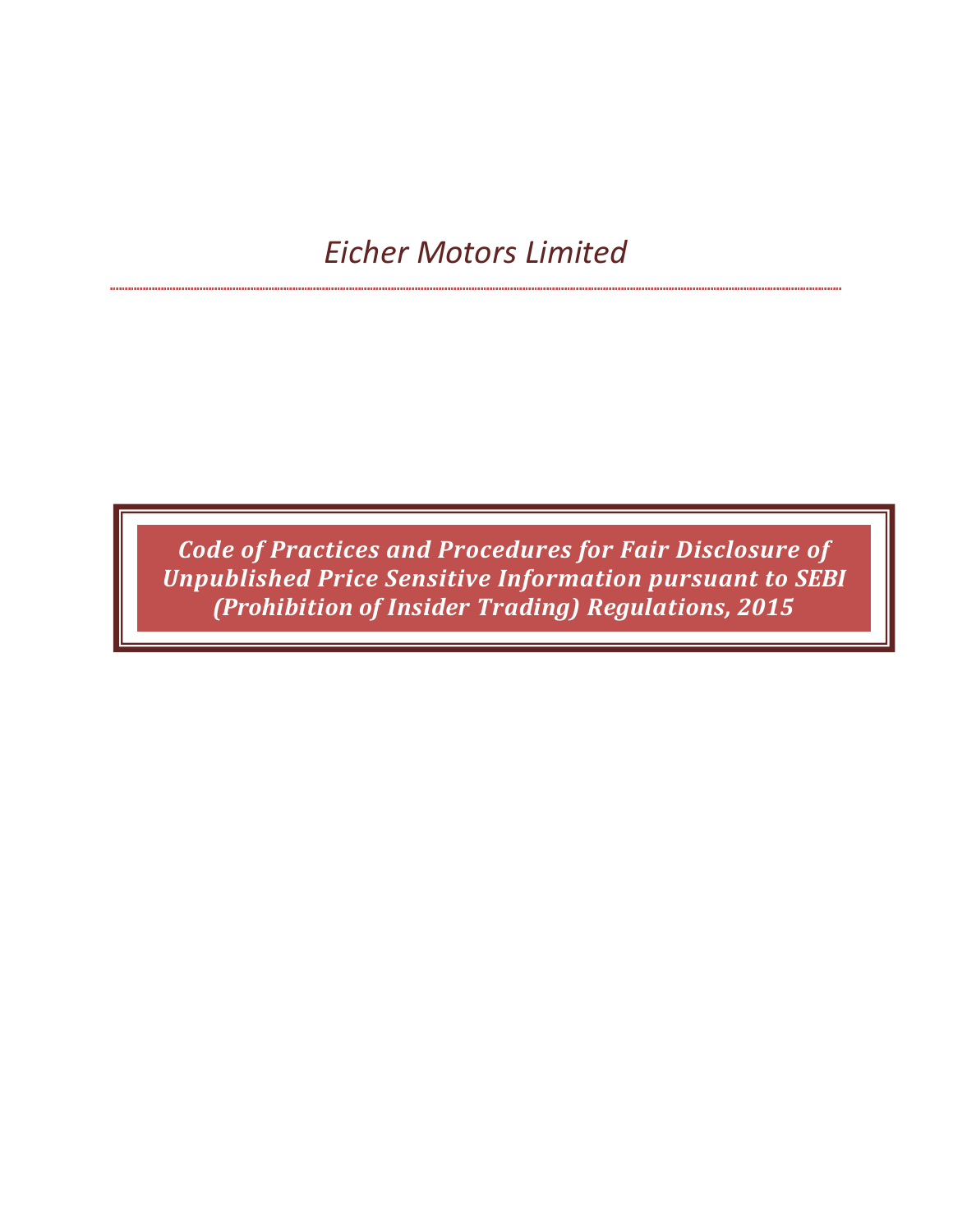## I. INTRODUCTION

The Securities and Exchange Board of India ("SEBI") had formulated the SEBI (Prohibition of Insider Trading) Regulations, 2015 ("Regulations"). These regulations came into force with effect from May 15, 2015 and the same have been made applicable to all companies whose securities are listed on Indian stock exchanges. Therefore, Eicher Motors Limited ("Company") is required to formulate this code of Practices and Procedures for Fair Disclosure of Unpublished Price Sensitive Information in accordance with the same ("Code").

## II. OBJECTIVE

The Code of Practices and Procedures for Fair Disclosures is required for the Company to ensure timely and adequate disclosure of unpublished price sensitive information which would impact the price of the Company's securities and to maintain the uniformity, transparency and fairness in dealing with all stakeholders and in ensuring adherence to applicable laws and regulations. Further, the Company endeavors to preserve the confidentiality of un-published price sensitive information and to prevent misuse of such information.

#### III. EFFECTIVE DATE

This Code was approved by the Board of Directors of the Company and is effective from May 15, 2015 and as further amended by the Board of Directors effective from July 21, 2015.

### IV. DEFINITIONS

"Company" Eicher Motors Limited (hereinafter referred as 'the Company').

"Compliance Officer" means the Company Secretary of the Company. In absence of the Company Secretary, Chief Financial Officer of the Company if authorized by the Board of Directors of the Company to discharge the duties of Compliance Officer.

 "Generally available information" means information that is accessible to the public at large on a non-discriminatory basis.

"Securities" shall have the meaning assigned to it under the Securities Contracts (Regulation) Act, 1956 (42 of 1956) and means the securities of the Company and shall include (except mutual funds):

(i) shares, scrips, stocks, bonds, debentures, debenture stock or other marketable securities of a like nature in or of the Company or other body corporate;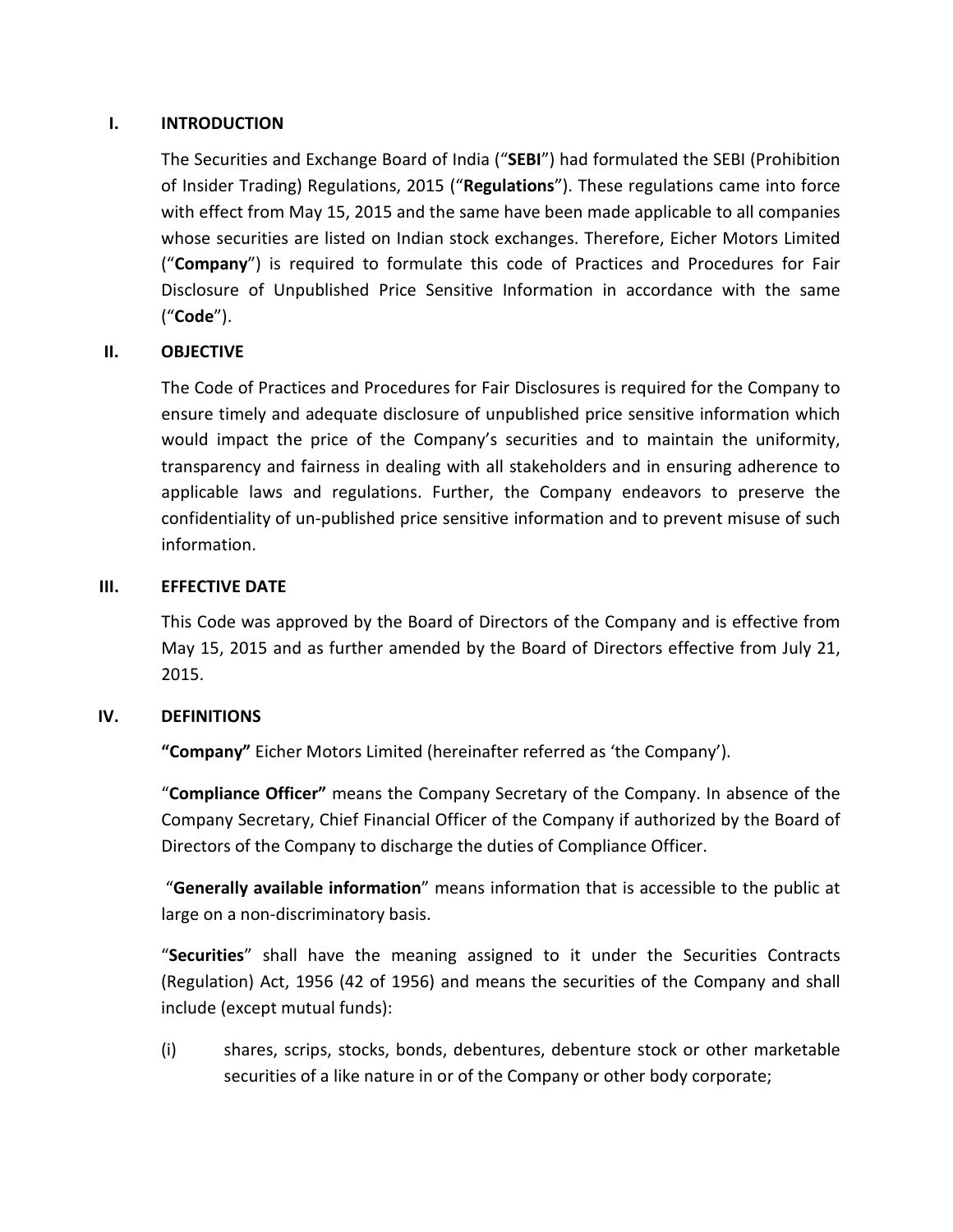- (ii) derivative in relation to the Company;
- (iii) such other instrument of the Company as may be declared by the Central Government to be securities; and
- (iv) rights or interest in Securities of the Company.

"Unpublished Price Sensitive Information" or "UPSI" means any information, relating to the Company or its Securities, directly or indirectly, that is not generally available which upon becoming generally available, is likely to materially affect the price of the Securities and ordinarily including but not restricted to, information relating to the following:

- (i) financial results;
- (ii) dividends;
- (iii) change in capital structure;
- (iv) mergers, de-mergers, acquisitions, delistings, disposals and expansion of business and such other transactions;
- (v) changes in key managerial personnel; and
- (vi) material events in accordance with the listing agreement. The Company will adhere to the following so as to ensure fair disclosure of events and occurrence that could impact price of its securities in the market.

### V. NORMS TO BE FOLLOWED

## 1. Prompt public disclosure of UPSI that would impact price discovery no sooner than credible and concrete information comes into being in order to make such information generally available.

 Unpublished Price Sensitive Information shall be given by Company to the Stock Exchanges where the Securities of the Company are listed, promptly and also the said information shall be uploaded to the Company's official website www.eicher.in in order to be accessed by the investors and members of the Company i.e. to make the information generally available.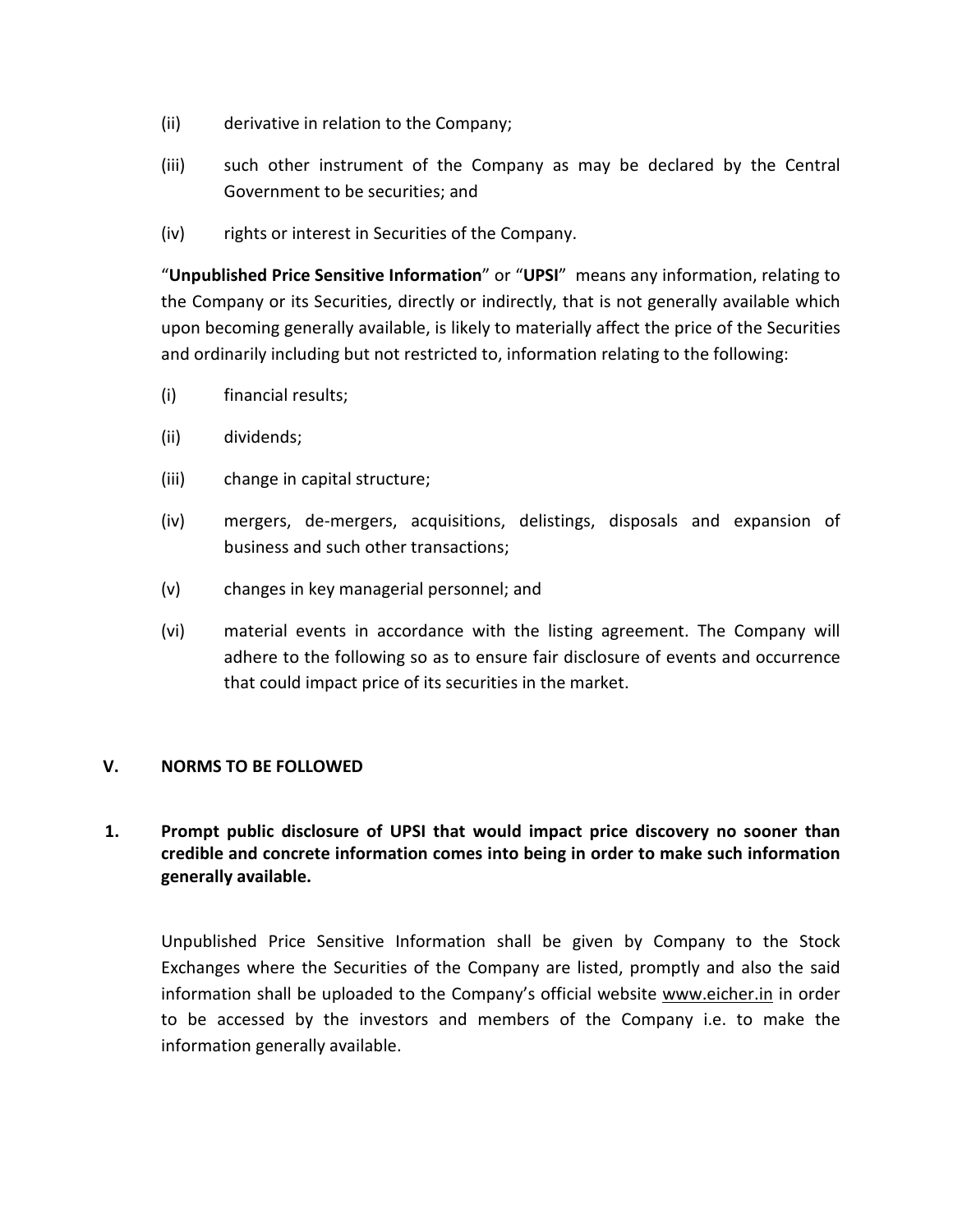#### 2. Uniform and universal dissemination of UPSI information to avoid selective disclosure.

 The price sensitive information shall be disseminated uniformly and universally to all stakeholders through Stock Exchange and/or by posting the same on official website of the Company i.e. www.eicher.in or by making press releases. The Company shall use its best endeavours to avoid selective disclosure of price sensitive information. In case any information gets disclosed selectively or inadvertently or otherwise, the Company's endeavour shall be to make generally available the above information through dissemination of the same to Stock Exchanges and/or by posting the same on the official website of the Company as soon as practicable and making the necessary press releases.

### 3. Authority for Dissemination of information and Disclosure of UPSI.

As an overriding principle no employee in the organization should communicate externally about Company's prospects, performance and policies or disclose any unpublished information whether price sensitive or not, without appropriate authority.

Generally only following officers shall be authorized to communicate with media, investors, analysts and others:

Mr. Siddhartha Lal – Managing Director & CEO

Mr. Lalit Malik – Chief Financial Officer

Mr. Rudratej Singh – President, Royal Enfield

The Managing Director may authorize other officers to communicate on behalf of the company.

Further, in addition to the above officers, the Company Secretary will be authorised to make statutory disclosures under the listing agreement and other applicable laws.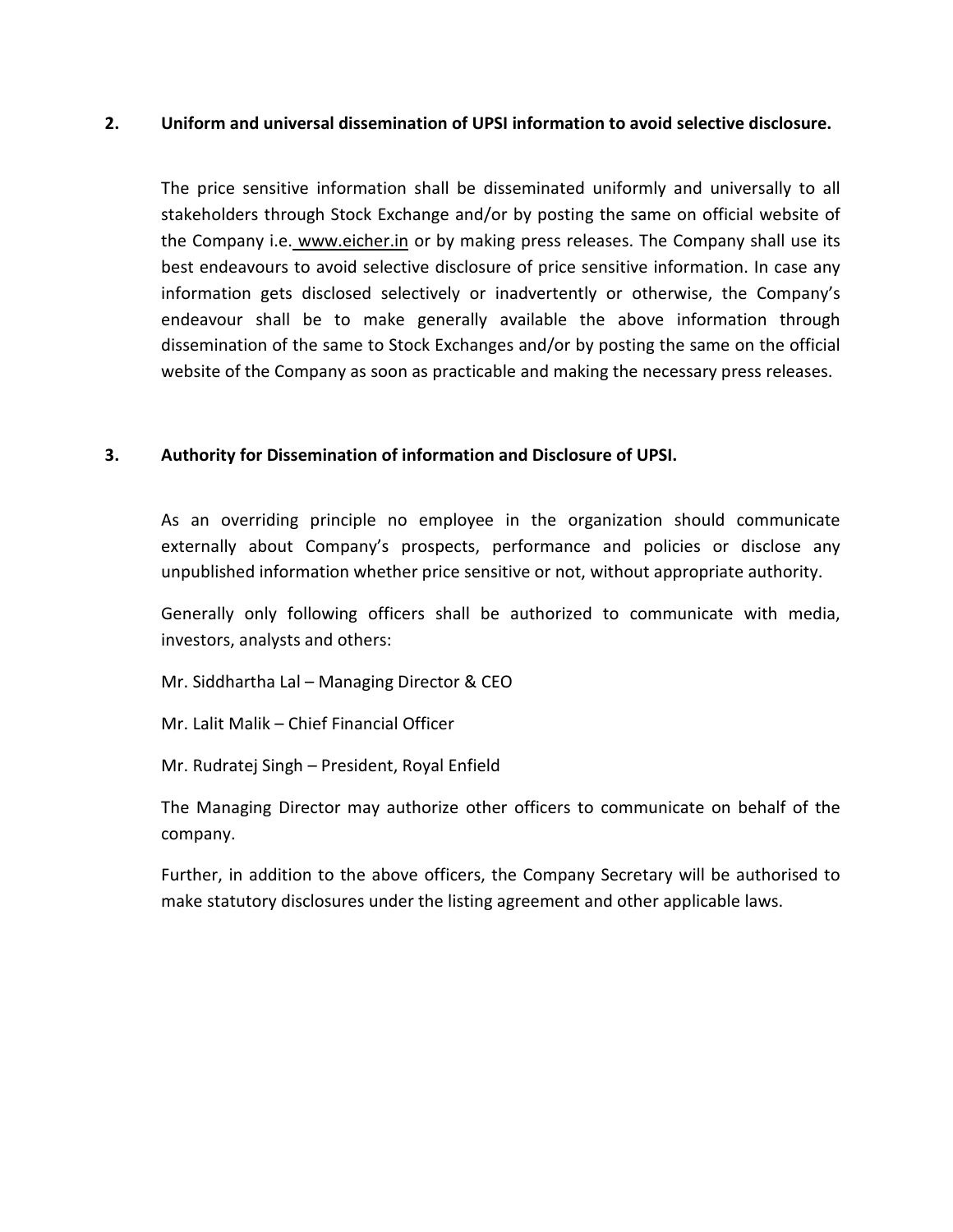## 4. Prompt dissemination of UPSI that gets disclosed selectively, inadvertently or otherwise to make such information generally available.

 If the information is accidently disclosed without prior approval of the authorised spokesperson, the person responsible may inform the authorised spokesperson immediately, even if the information is not considered price sensitive. In such event of inadvertent, selective disclosure of the price sensitive information, the authorised spokesperson shall take prompt action to ensure that such information is generally made available.

## 5. Appropriate and fair response to queries on news reports and requests for verification of market rumours by regulatory authorities.

 The Compliance Officer shall promptly respond to any queries or requests for verification of market rumours by the exchanges.

 The Compliance Officer shall be responsible for deciding whether a public announcement is necessary for verifying or denying rumours and then making the disclosure, if required.

 He/she shall also provide appropriate assistance and fair response to the regulatory authorities including the stock exchange for verification of news reports and market rumours.

#### 6. Ensuring that information shared with analysts and research personnel is not UPSI.

- (i) Only Public information to be provided. The Company shall provide only public information to the analyst/research persons/large investors like institutions. Alternatively, the information given to the analysts should be made public prior to such disclosure.
- (ii) Handling of unanticipated questions. The Company should be careful while making corporate disclosures or dealing with analysts' questions that raise issues outside the intended scope of discussions. Unanticipated questions may be taken on notice and a considered response given later. If the answer includes UPSI, then before responding, a public announcement should be made and/or posted on the website of the Company www.eicher.in